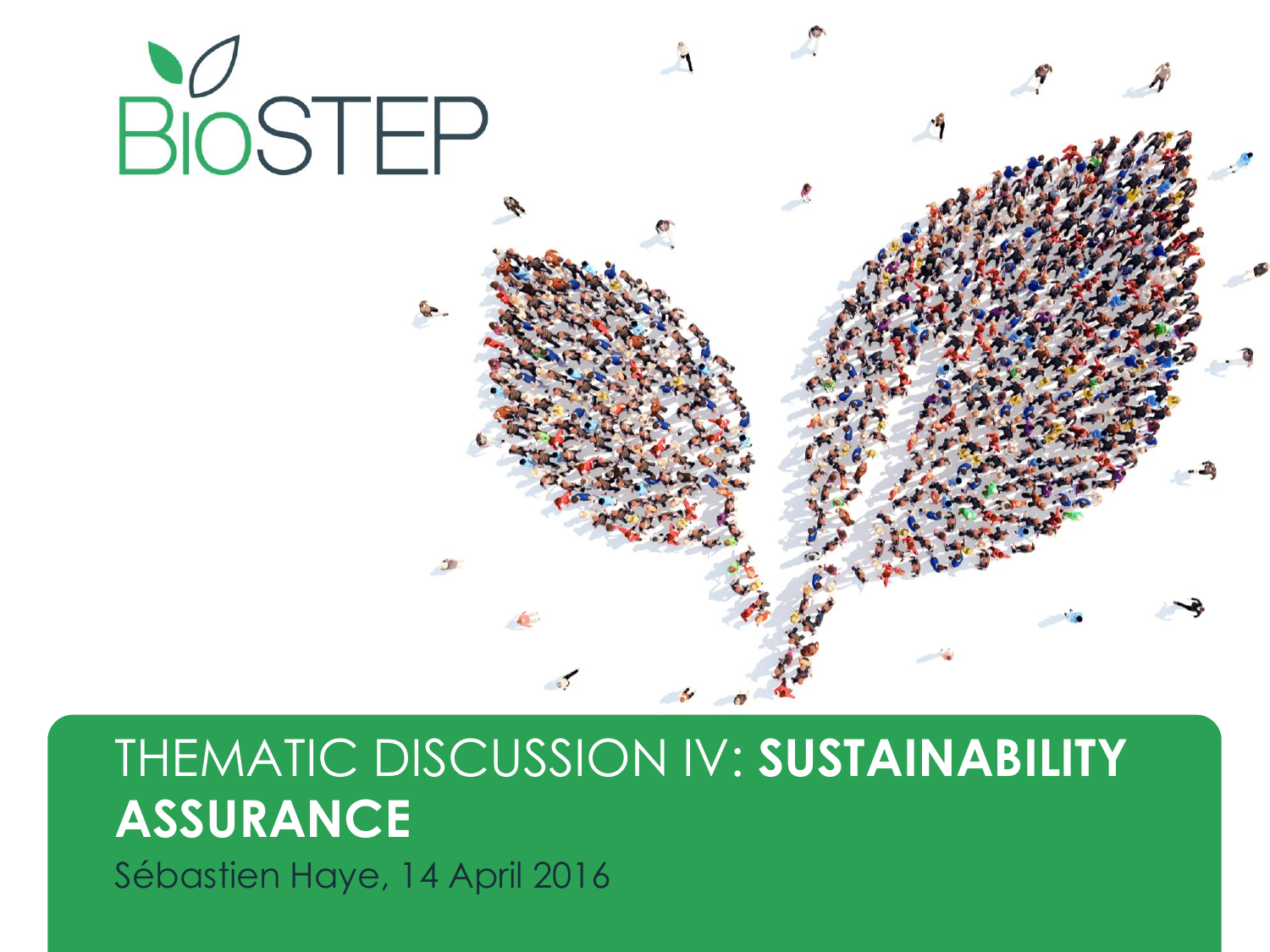

## **Introduction: what is assurance?**  $(12.15 - 12.25)$

**Break-out groups** (12.25 – 13.00)

# **Plenary Restitution & open discussion** (13.00-13.15)

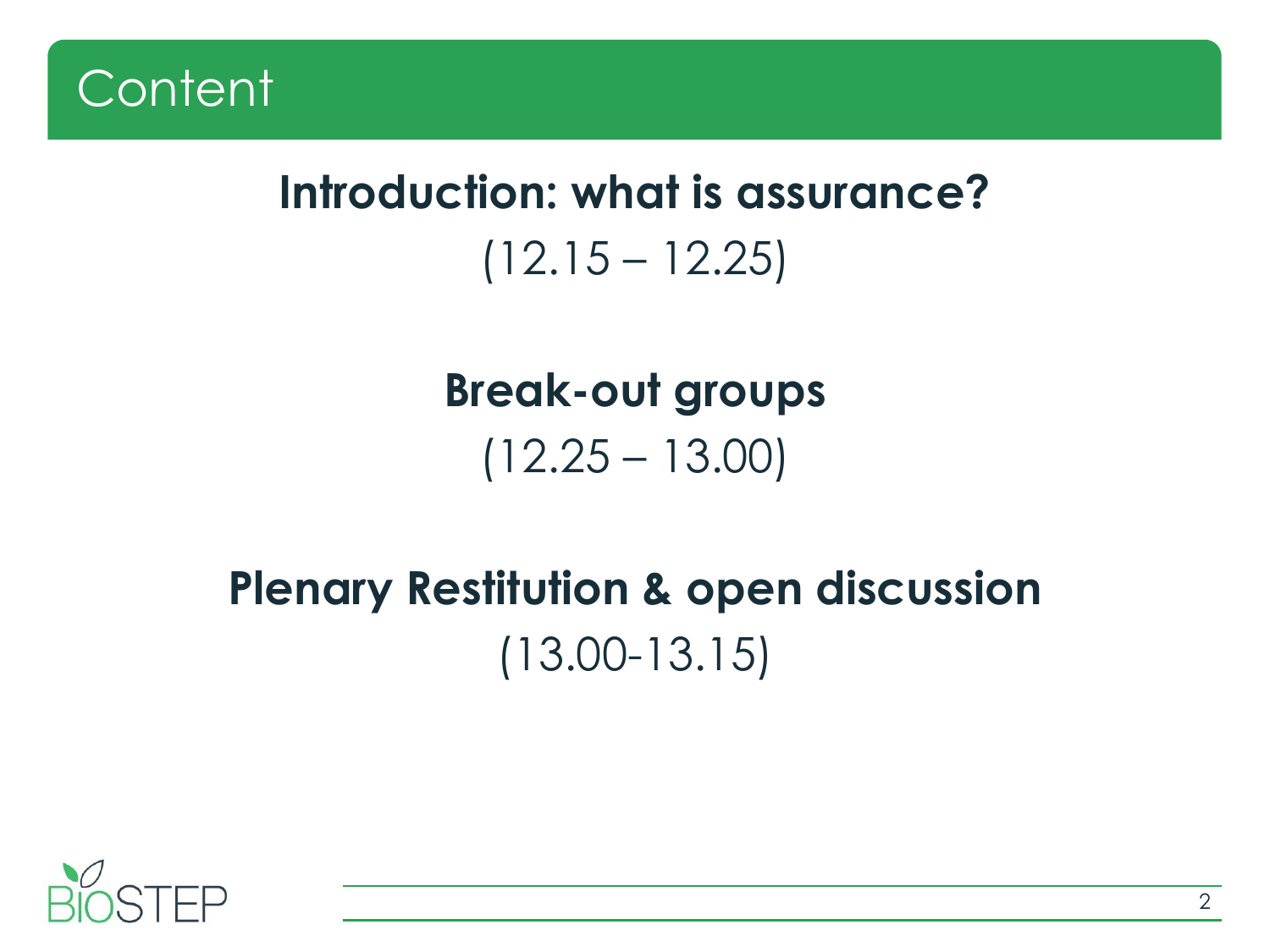#### What is assurance?



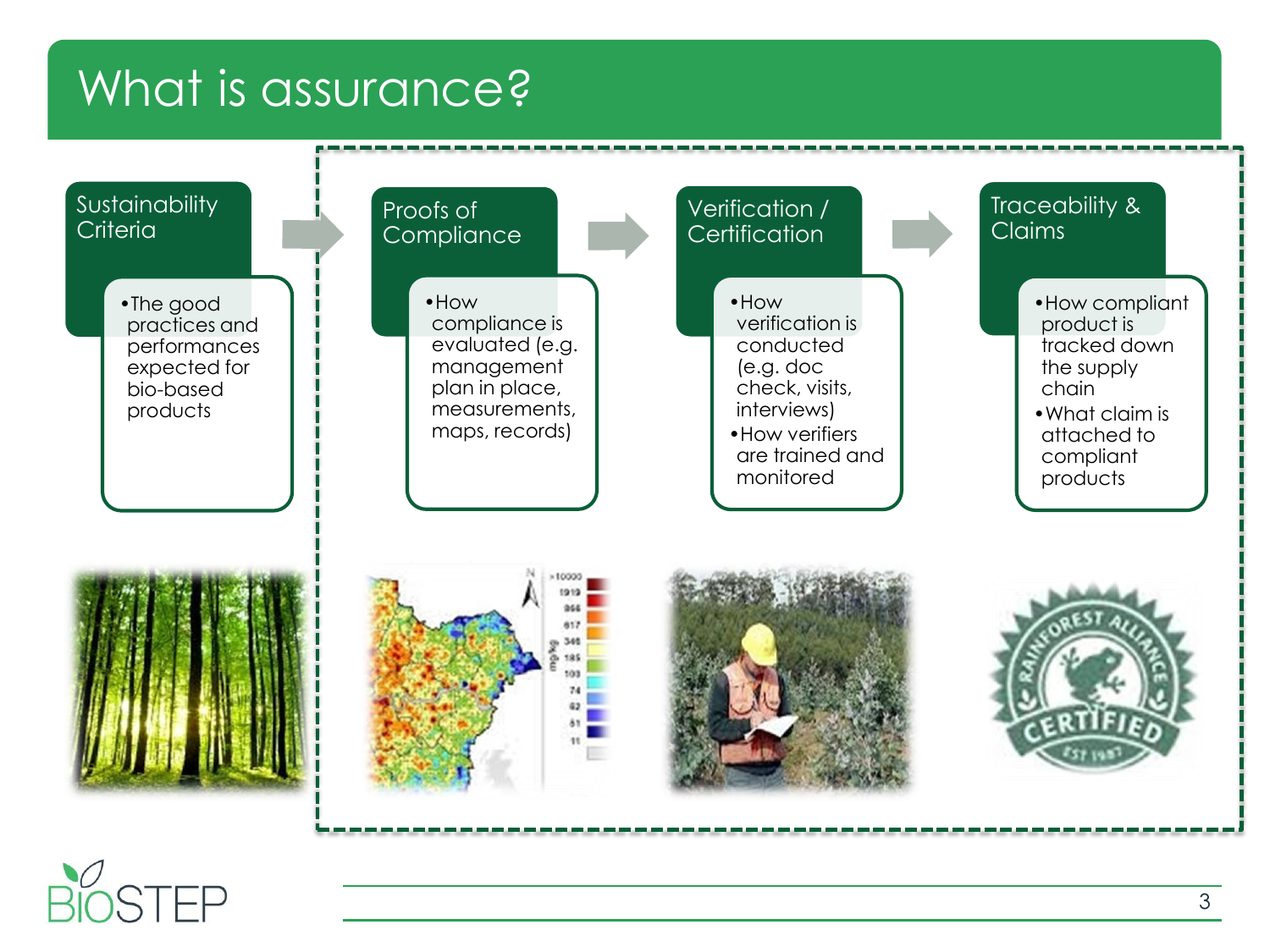#### Assurance mechanisms in RED/FQD

- Set of Land-Use Criteria + GHG targets and methodology
- Proofs of compliance further defined by CEN but generally flexible (usually documentation suffices)
- Verification through voluntary certification schemes (or national schemes)
- Chain-of-Custody: Mass Balance (or Identity Preserved)
- EC requires independence, transparency and competence for auditors. References to ISO and ISEAL.

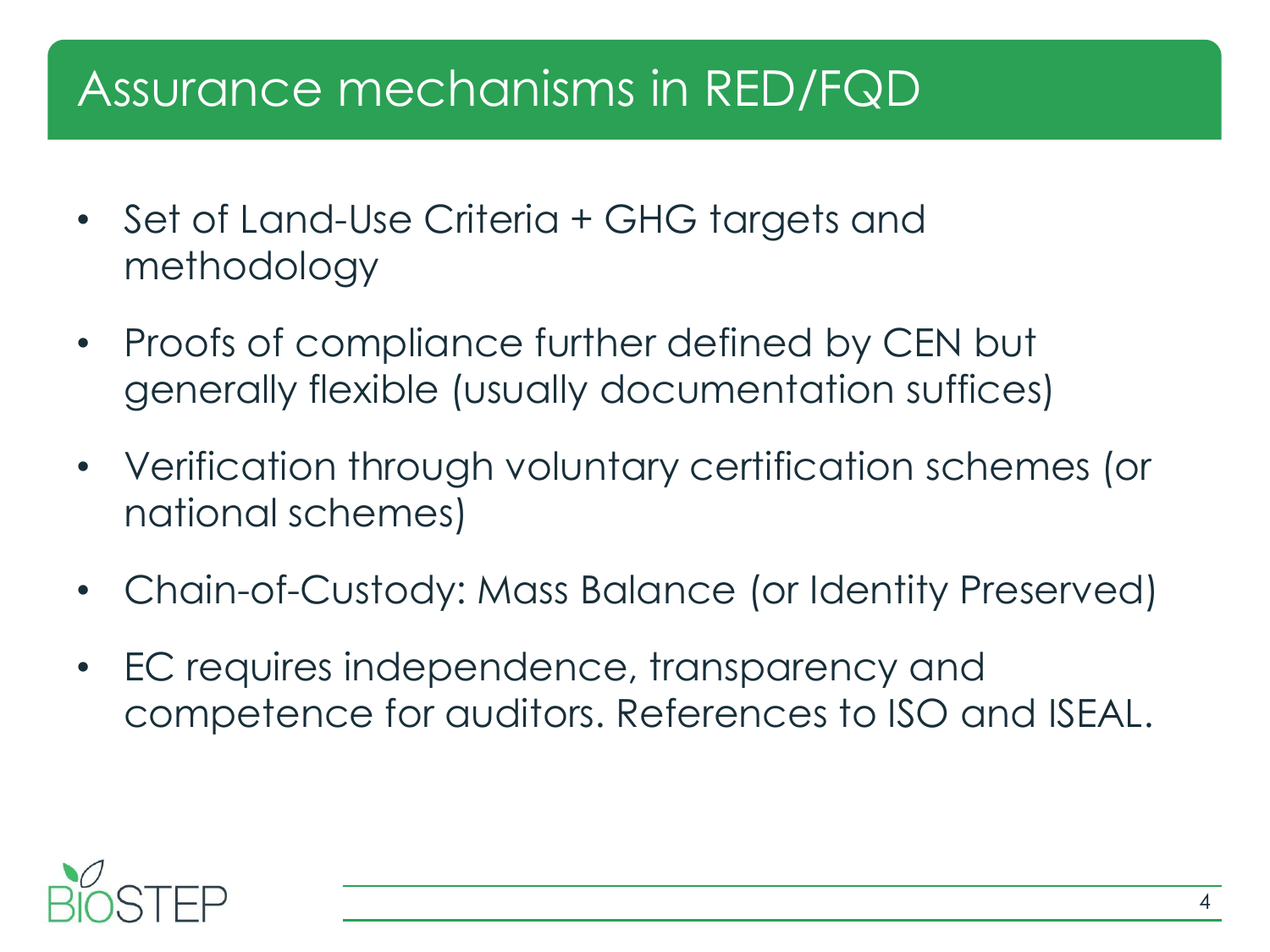#### Stakeholders' most important issues



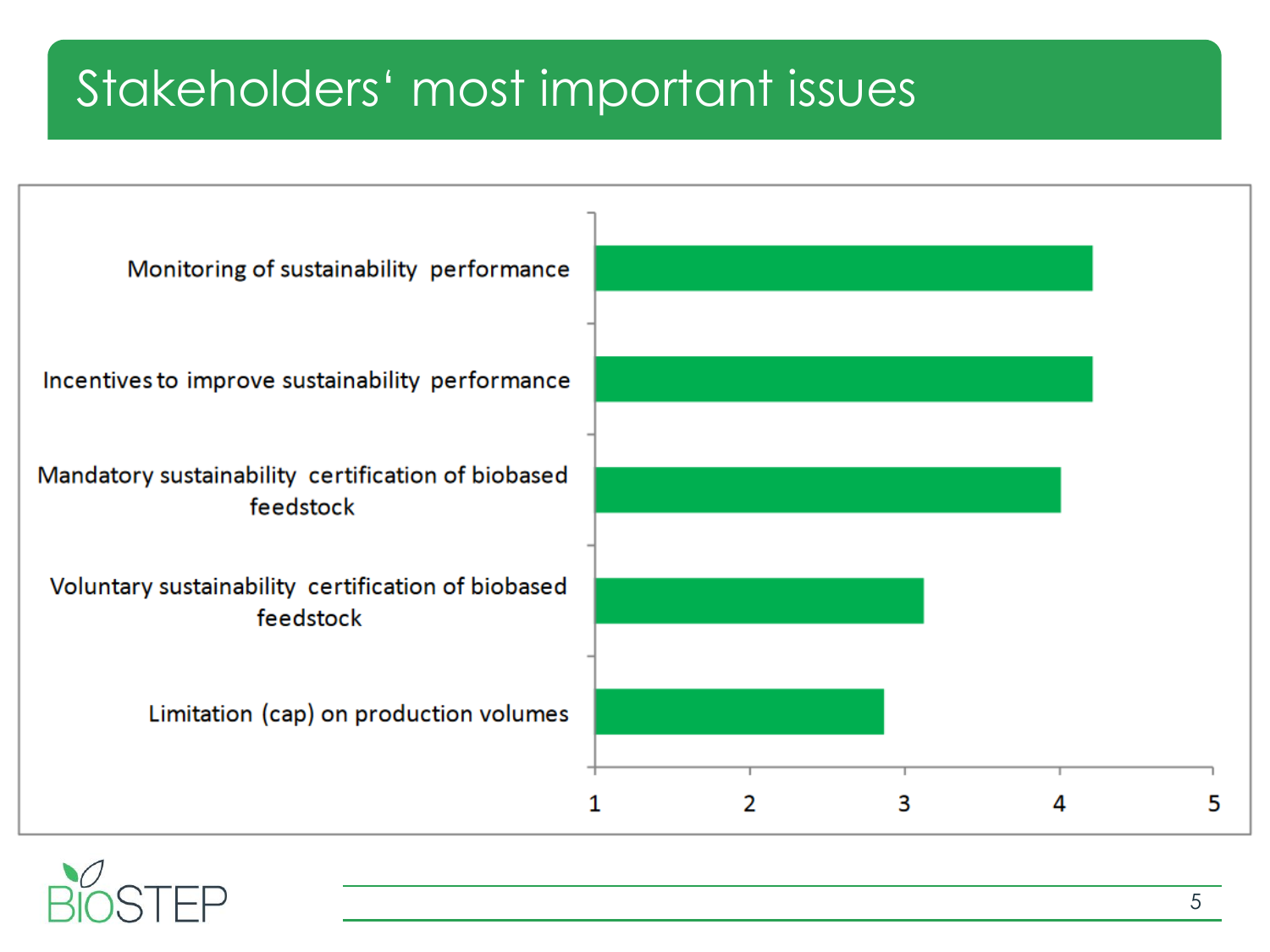## Break-out discussion

# **Flip Chart 1:**

Monitoring of sustainability performance

# **Flip Chart 2:**

Incentives to improve sustainability performance

# **Flip Chart 3:**

Certification: mandatory vs voluntary?

#### **Flip Chart 4:**

Limitation on volumes